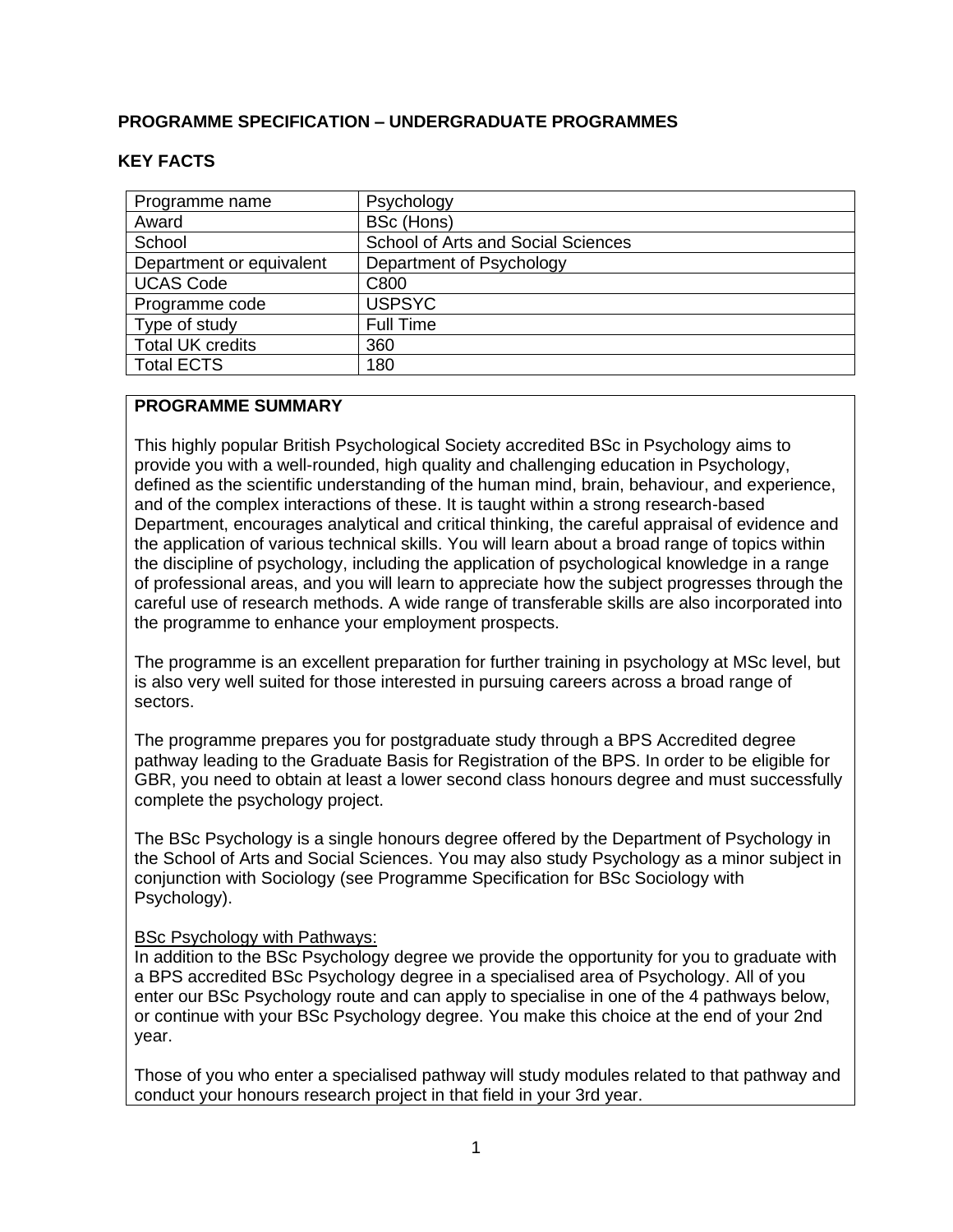The additional pathways and respective degree titles are: • BSc Psychology with Counselling & Health Psychology • BSc Psychology with Organisational Psychology & Behavioural Economics • BSc Psychology with Cognitive & Clinical Neuroscience **BSc Psychology with Child Development** 

#### Aims

The aims of the programme are to:

1) Provide a full range of different core and elective topics for you to learn.

2) Provide a curriculum that is up-to-date and informed by the research interests of the teaching staff.

3) Provide a solid grounding in a range of research methodologies and statistical data analysis techniques.

4) Encourage you to develop their analytical and critical capacities as applied to the relation between theory, evidence and method.

5) Encourage you to develop a capacity and an enthusiasm for self-directed learning in order to prepare them for a diverse range of careers as well as for further study and lifelong learning in a rapidly changing social world.

6) Encourage you to develop transferable skills including strong communication and presentation skills, group working skills, and time and work management skills.

#### **Certificate / Programme Stage 1**

For all of you completing Programme Stage 1 *or* the Certificate in Psychology, by the end of this Programme Stage you will have an understanding of the major concepts, theories, definitions, classification and controversies within the discipline of psychology. You will have been introduced to the key aspects of quantitative and qualitative research design and be able to undertake, with support and guidance, descriptive and evaluative reports, essays and other assessment tasks within the substantive areas of the discipline. You will have an awareness of ethical issues in psychological research and knowledge of the fundamental numerical and statistical skills relevant to psychology.

#### **Diploma / Programme Stage 2**

For all of you completing Programme Stage 2 *or* the Diploma in Psychology you will build on your previous knowledge and experience. You will have a critical understanding of the core curriculum areas of the BPS. You will have developed an evaluative and critical understanding of the major theories, concepts and controversies within the discipline of psychology. You will develop a knowledge and critical understanding of conceptual and historical issues in contemporary psychology. You will have the appropriate skills to select and use a range of research methods and tests to analyse psychological data and evaluate and synthesise information from a variety of sources to construct a reasoned argument. You will have knowledge of important applied and specialized areas of psychology to help make an informed choice if you wish to specialize in a pathway for your Psychology degree.

### **Degree / Programme Stage 3**

For all of you completing Programme Stage 3 *or* the BSc Psychology degree, you will further develop a systematic understanding of theory and research in a range of specialised areas of psychology. You will have a critical understanding of the practical applications of psychology as well as the uses and implications of psychological research. You will develop the ability to deploy advanced methodological and statistical approaches in psychological research through the completion of a substantial and original piece of research. You will apply the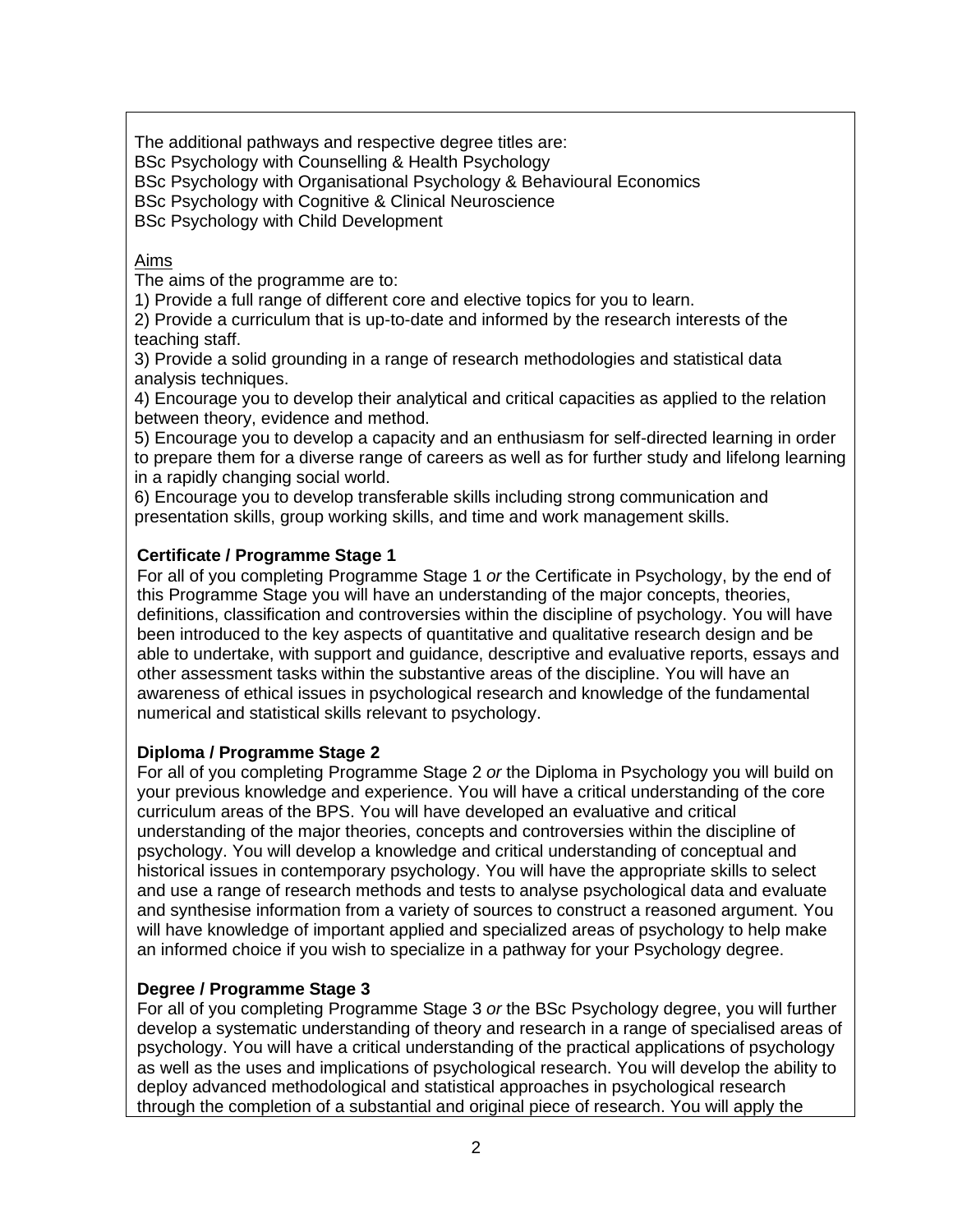methods and techniques that you have learned to review, consolidate, extend and apply your knowledge in a specific domain of psychology.

# **WHAT WILL I BE EXPECTED TO ACHIEVE?**

## **On successful completion of this programme, you will be expected to be able to:**

Knowledge and understanding:

- Demonstrate a systematic understanding of research methods in psychology, including qualitative and observational research methods, and the design and advanced statistical data analysis of experimental and correlational research.
- Analyse, evaluate (using evidence-based reasoning) and appreciate the concepts within cognitive psychology, biological psychology, theories of personality, group influences and decision making, and developmental psychology.
- Demonstrate specialised knowledge of a number of research areas in psychology, and the ability to evaluate critically different theories/models and the evidence for them.

Skills:

- Carry out an extensive piece of independent empirical research, including selecting a research question, searching and summarising previous literature, planning and conducting an empirical investigation, and demonstrating awareness of ethical and methodological issues.
- Present and evaluate research findings.
- Evaluate evidence from a methodological perspective.
- Demonstrate a broad range of relevant computer skills, including word processing, statistical software, presentation graphics, email and internet awareness.
- Demonstrate scientific reasoning.
- Demonstrate independence of thought and taking responsibility for your own learning and skill development.

Values and attitudes:

- Identify and respect ethical issues in psychological research.
- Appreciate the importance of honesty in the conduct of scientific research.
- Appreciate the value of the scientific approach to the study of mind and behaviour.
- Respect individual differences.

This programme has been developed in accordance with the QAA Subject Benchmark for Psychology.

### **HOW WILL I LEARN?**

The Programme has been designed to meet the Subject Benchmarking Statement for Psychology, published by the QAA and the requirements for First Qualifications in Psychology by the BPS. The Teaching and learning strategy is adapted to the different levels of the Programme.

Programme Stage 1: We encourage the development of independent learning skills, requiring you to take responsibility and initiative for your own learning. You need to acquire knowledge of the key phenomena and concepts in psychology at level 1. Lectures are used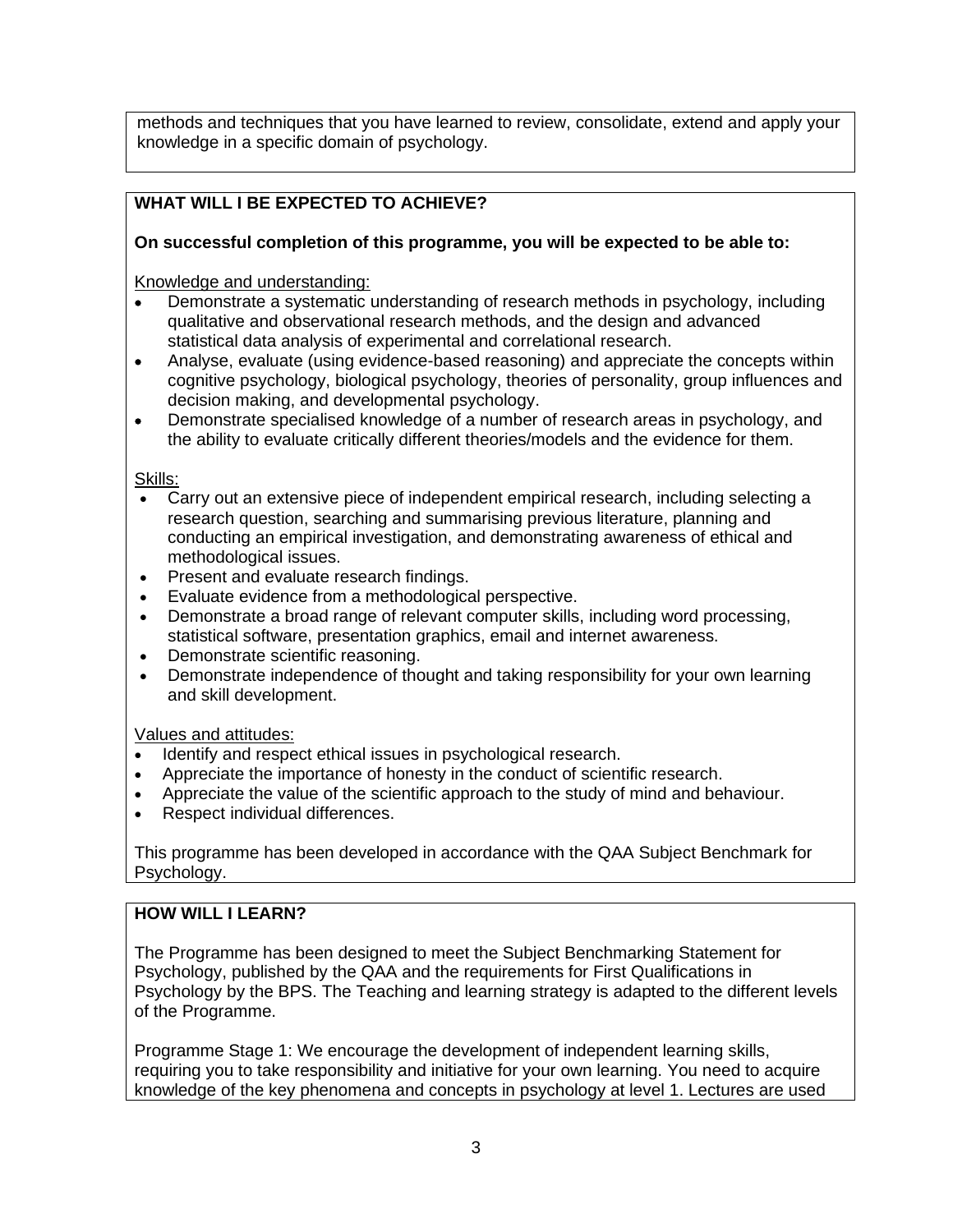to provide facts, commentary and explanation of key content areas. Lab-based teaching is used to develop skills and understanding of research methodology, statistics and report writing. Self-directed CAL tutorials are used for development of general skills in ICT and web-based information use.

Programme Stage 2: Core areas of knowledge are covered through lectures. Research methods skills are developed through group project work. You are expected to read more widely in the primary literature and to learn more about the different theories and models used to explain key phenomena. Evaluative skills are important at level 2, involving an appreciation of how evidence is used to support or refute theory.

Programme Stage 3: Teaching focuses on topics in psychology related to current research interests of the academic staff, and also related to professional postgraduate training. The learning and teaching strategy differs from module to module. Many involve student-led seminar presentations and problem-based assessments. You are expected to develop understanding at a deeper critical level of the relation between theory, evidence and methodology. Theories are also evaluated on the basis of predictive power, specificity and internal coherence. Modules relating to professional applications of psychology aim to provide a clear and critical understanding of the validity and value of psychological theory in an applied setting.

# **WHAT TYPES OF ASSESSMENT AND FEEDBACK CAN I EXPECT?**

### Assessment and Assessment Criteria

Assessment methods include essays, problem-based assessments, presentations, class tests, lab reports, lab classes and end of year exams. In order to achieve the BSc Psychology, students are required to complete and pass a 30 credit empirical Psychology Project in Programme Stage 3.

Assessment Criteria are descriptions, based on the intended learning outcomes, of the skills, knowledge or attitudes that you need to demonstrate in order to complete an assessment successfully, providing a mechanism by which the quality of an assessment can be measured. Grade-Related Criteria are descriptions of the level of skills, knowledge or attributes that you need to demonstrate in order achieve a certain grade or mark in an assessment, providing a mechanism by which the quality of an assessment can be measured and placed within the overall set of marks. Assessment Criteria and Grade-Related Criteria will be made available to you to support you in completing assessments. These may be provided in programme handbooks, module specifications, on the virtual learning environment or attached to a specific assessment task*.*

#### Feedback on assessment

Feedback will be provided in line with our Assessment and Feedback Policy. In particular, you will normally be provided with feedback within three weeks of the submission deadline or assessment date. This would normally include a provisional grade or mark. For end of module examinations or an equivalent significant task (e.g. an end of module project), feedback will normally be provided within four weeks. The timescale for feedback on final year projects or dissertations may be longer. The full policy can be found at:

[https://www.city.ac.uk/\\_\\_data/assets/pdf\\_file/0009/452565/Assessment-and-Feedback-](https://www.city.ac.uk/__data/assets/pdf_file/0009/452565/Assessment-and-Feedback-Policy...pdf)[Policy...pdf](https://www.city.ac.uk/__data/assets/pdf_file/0009/452565/Assessment-and-Feedback-Policy...pdf)

Assessment Regulations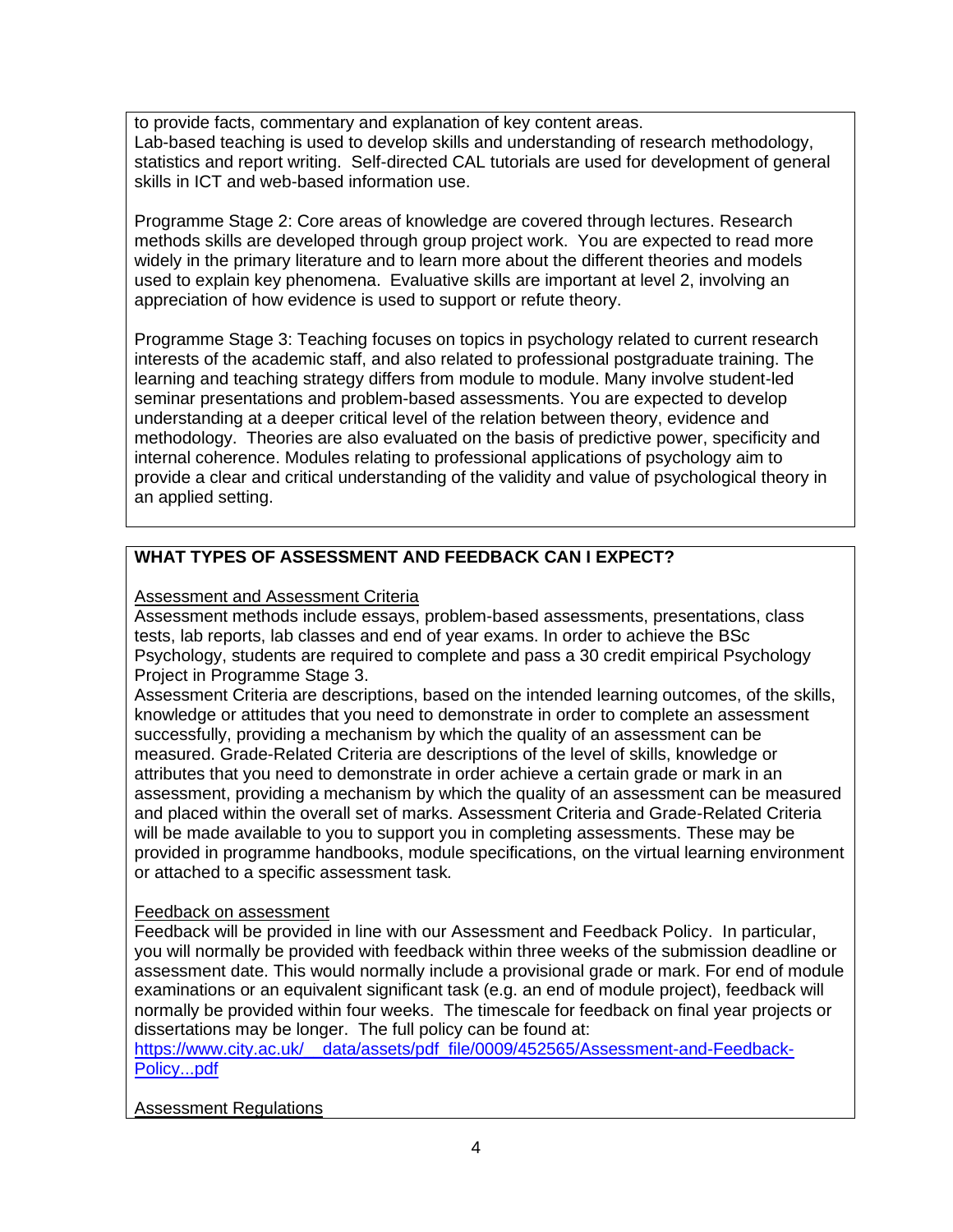In order to pass your Programme, you should complete successfully or be exempted from the relevant modules and assessments and will therefore acquire the required number of credits. You also need to pass each Programme Stage of your Programme in order to progress to the following Programme Stage.

For how each Programme Stage of your programme is weighted, please see 'What Award Can I Get?' below.

The Pass mark for each module is 40%.

If you fail an assessment component or a module, the following will apply:

- 1. Compensation: where you fail up to a total of one sixth of the total credits of a Programme Stage at first or resit attempt, you may be allowed compensation if:
	- Compensation is permitted for the module involved (see the What will I Study section of the programme specification), and
	- It can be demonstrated that you have satisfied all the Learning Outcomes of the modules in the Programme Stage, and
	- A minimum overall mark of no more than 10% below the module pass mark has been achieved in the module to be compensated, and
	- An aggregate mark of 40% has been achieved for the Programme Stage.

Where you are eligible for compensation at the first attempt, this will be applied in the first instance rather than offering a resit opportunity.

If you receive a compensated pass in a module you will be awarded the credit for that module. The original component marks will be retained in the record of marks and your original module mark will be used for the purpose of your Award calculation.

2. Resit: where you are not eligible for compensation at the first attempt, you will be offered one resit attempt.

If you are successful in the resit, you will be awarded the credit for that module. The mark for each assessment component that is subject to a resit will be capped at the pass mark for the module. This capped mark will be used in the calculation of the final module mark together with the original marks for the components that you passed at first attempt.

If you do not meet the pass requirements for a module and do not complete your resit by the date specified you will not progress to the next Programme Stage and the Assessment Board will require you to be withdrawn from the Programme.

If you fail to meet the requirements for a particular Programme Stage or the Programme, the Assessment Board will consider whether you are eligible for an Exit Award as per the table below.

If you would like to know more about the way in which assessment works at City, please see the full version of the Assessment Regulations at: [http://www.city.ac.uk/\\_\\_data/assets/word\\_doc/0003/69249/s19.doc](http://www.city.ac.uk/__data/assets/word_doc/0003/69249/s19.doc)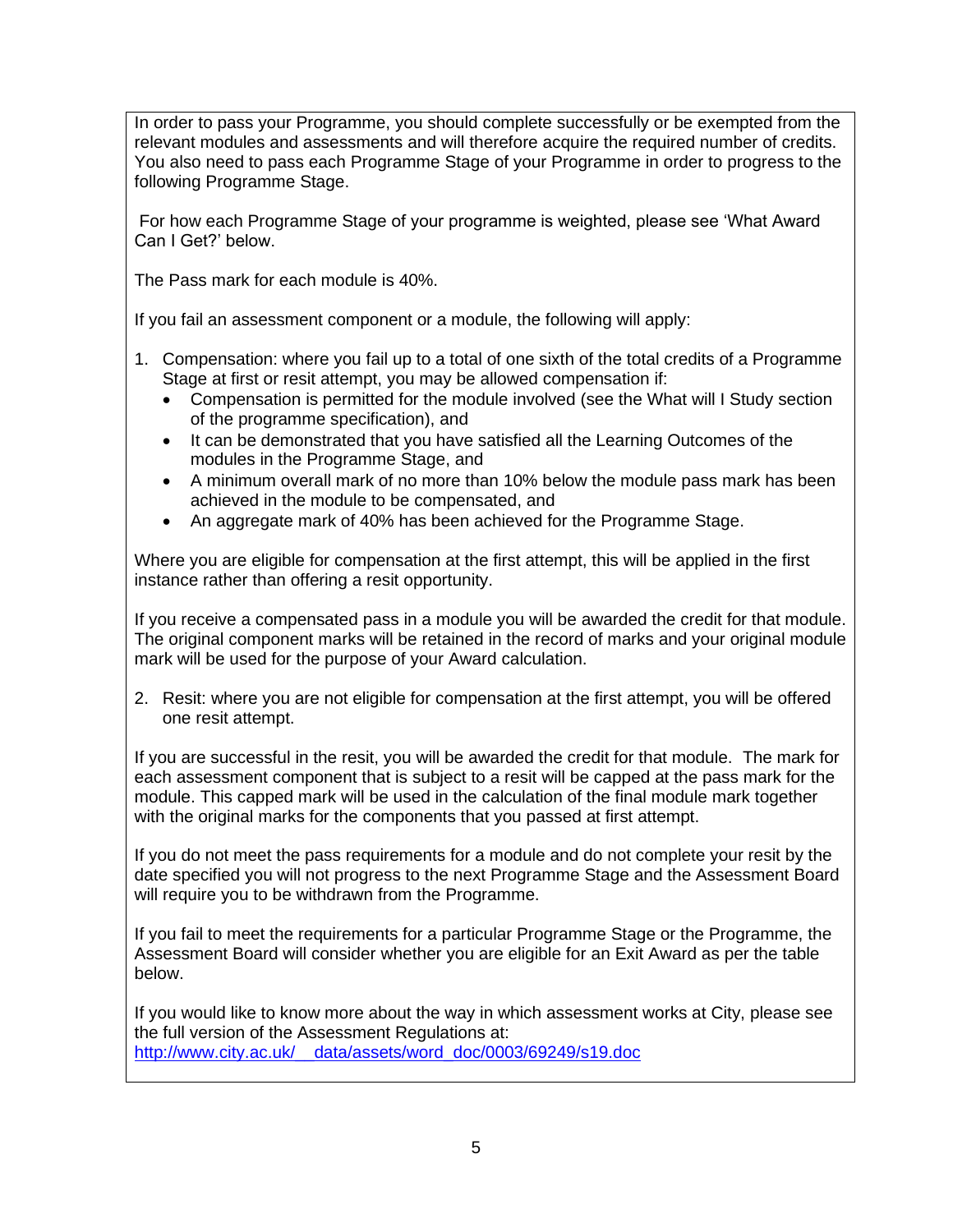# **WHAT AWARD CAN I GET?**

# **Bachelor's Degree with Honours:**

| Programme<br><b>Stage</b> | <b>HE</b><br>Level | <b>Credits</b> | Weighting<br>(%) | <b>Class</b>         | % required |
|---------------------------|--------------------|----------------|------------------|----------------------|------------|
|                           | 4                  | 120            | 10               |                      | 70         |
| ⌒                         | 5                  | 120            | 30               | II upper<br>division | 60         |
| ົ                         | 6                  | 120            | 60               | II lower<br>division | 50         |
|                           |                    |                |                  |                      | 40         |

# **Ordinary Degree:**

| Programme<br><b>Stage</b> | <b>HE</b><br>Level | <b>Credits</b> | Weighting<br>(%) | <b>Class</b>               | %<br>required |
|---------------------------|--------------------|----------------|------------------|----------------------------|---------------|
|                           | 4                  | 120            | 10               | With<br><b>Distinction</b> | 70            |
|                           | 5                  | 120            | 30               | <b>With Merit</b>          | 60            |
| ◠                         | 6                  | 60             | 60               | Without<br>classification  | 40            |

Diploma of Higher Education:

| Programme $ HE$<br><b>Stage</b> | Level | <b>Credits</b> | Weighting<br>$\frac{1}{2}$ | <b>Class</b>               | %<br>required |
|---------------------------------|-------|----------------|----------------------------|----------------------------|---------------|
|                                 | 4     | 120            | 35                         | With<br><b>Distinction</b> | 70            |
|                                 | 5     | 120            | 65                         | <b>With Merit</b>          | 60            |
|                                 |       |                |                            | Without<br>classification  | 40            |

Certificate of Higher Education:

| Programme   HE<br><b>Stage</b> | Level | <b>Credits</b> | Weighting<br>(%) | <b>Class</b>       | %<br>required |
|--------------------------------|-------|----------------|------------------|--------------------|---------------|
|                                |       | 120            | 100              | With               | 70            |
|                                |       |                |                  | <b>Distinction</b> |               |
|                                |       |                |                  | <b>With Merit</b>  | 60            |
|                                |       |                |                  | Without            | 40            |
|                                |       |                |                  | classification     |               |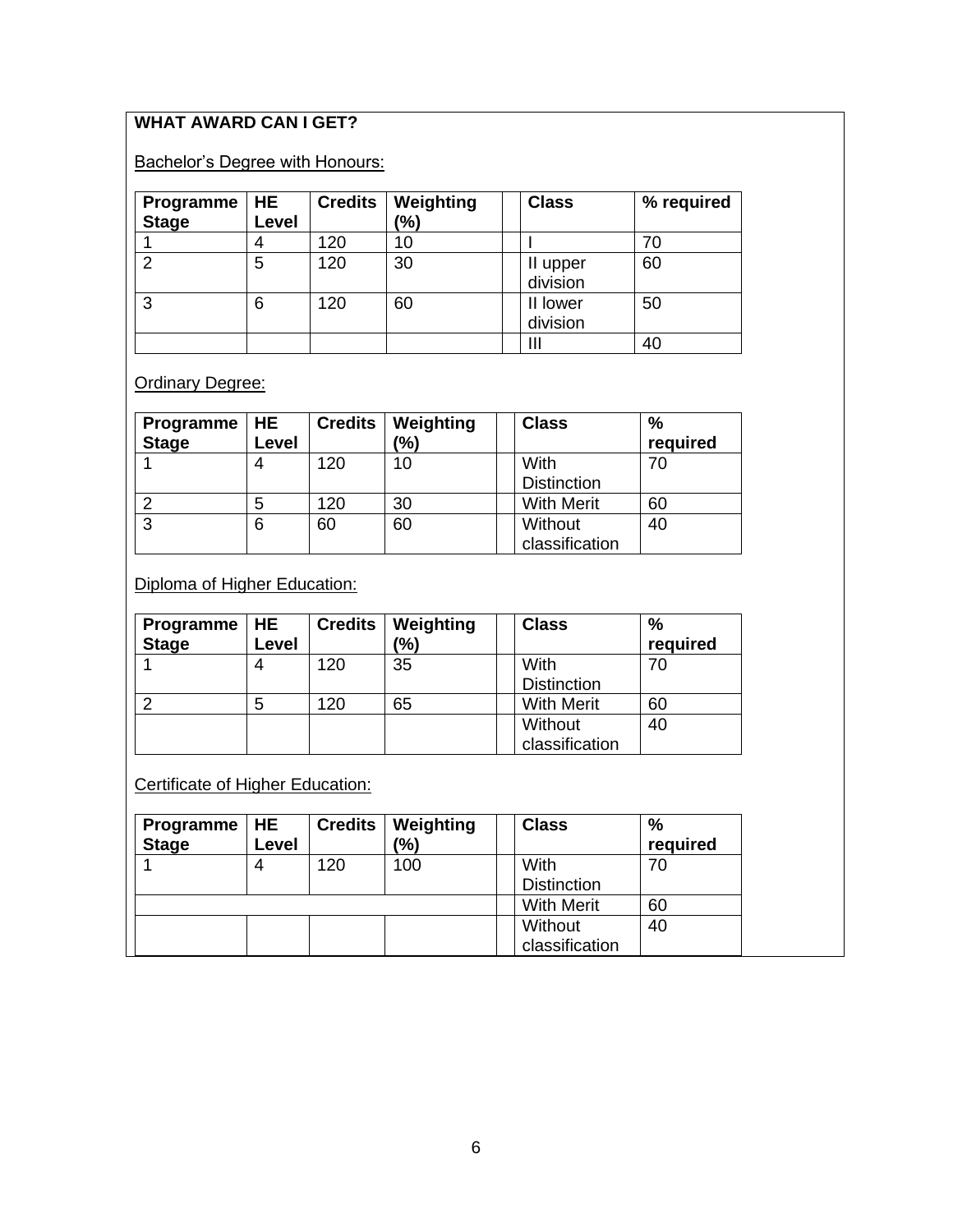## **WHAT WILL I STUDY?\***

#### Programme Stage 1

Programme Stage 1 consists of 8 compulsory 15 credit modules in psychology.

| <b>Module Title</b>                                           | <b>SITS</b><br>Code | <b>Module</b><br><b>Credits</b> | Core/<br><b>Elective</b> | Compensation<br>Yes/No | Level          |
|---------------------------------------------------------------|---------------------|---------------------------------|--------------------------|------------------------|----------------|
| Professional and Academic<br>Development for Psychologists    | PS1002              | 15                              | C                        |                        | 4              |
| Cognitive Approaches to mind<br>and behaviour                 | PS1003              | 15                              | C                        | Υ                      | 4              |
| History and Theory of<br>Psychology                           | PS1004              | 15                              | C                        | Υ                      | 4              |
| Biological approaches to mind<br>and behaviour                | PS1005              | 15                              | C                        | Υ                      | 4              |
| Lifespan Psychology                                           | PS1006              | 15                              | C                        | ٧                      | 4              |
| <b>Research Design and Analysis</b><br>(Quantitative Methods) | PS1007              | 15                              | C                        | Υ                      | 4              |
| Research Design and Analysis<br>(Laboratory Methods)          | <b>PS1008</b>       | 15                              | C                        | Υ                      | $\overline{4}$ |
| Real World Applications of<br>Psychology                      | PS1009              | 15                              | C                        | v                      | 4              |

# Programme Stage 2

All modules in Programme Stage 2 are compulsory.

| <b>Module Title</b>                         | <b>SITS</b><br>Code | <b>Module</b><br><b>Credits</b> | Core/<br><b>Elective</b> | <b>Compensation</b><br>Yes/No | Level |
|---------------------------------------------|---------------------|---------------------------------|--------------------------|-------------------------------|-------|
| Research Methods in<br>Psychology           | <b>PS2009</b>       | 15                              | С                        | N                             | 5     |
| <b>Statistical Methods in</b><br>Psychology | PS2010              | 15                              | C                        | N                             | 5     |
| <b>Cognitive Psychology</b>                 | PS2002              | 15                              | C                        | N                             | 5     |
| Introduction to Clinical<br>Psychology      | <b>PS2008</b>       | 15                              | C                        | N                             | 5     |
| <b>Biological Psychology</b>                | PS2004              | 15                              | С                        | N                             | 5     |
| Developmental Psychology                    | PS2005              | 15                              | C                        | N                             | 5     |
| Social Psychology                           | <b>PS2006</b>       | 15                              | C                        | N                             | 5     |
| Personality and Differential<br>Psychology  | <b>PS2007</b>       | 15                              | C                        | N                             | 5     |

#### Programme Stage 3

#### BSc Psychology

Programme Stage 3 consists of a 30 credit psychology project, and six 15 credit electives. Compensation is allowed for one 15 credit elective module.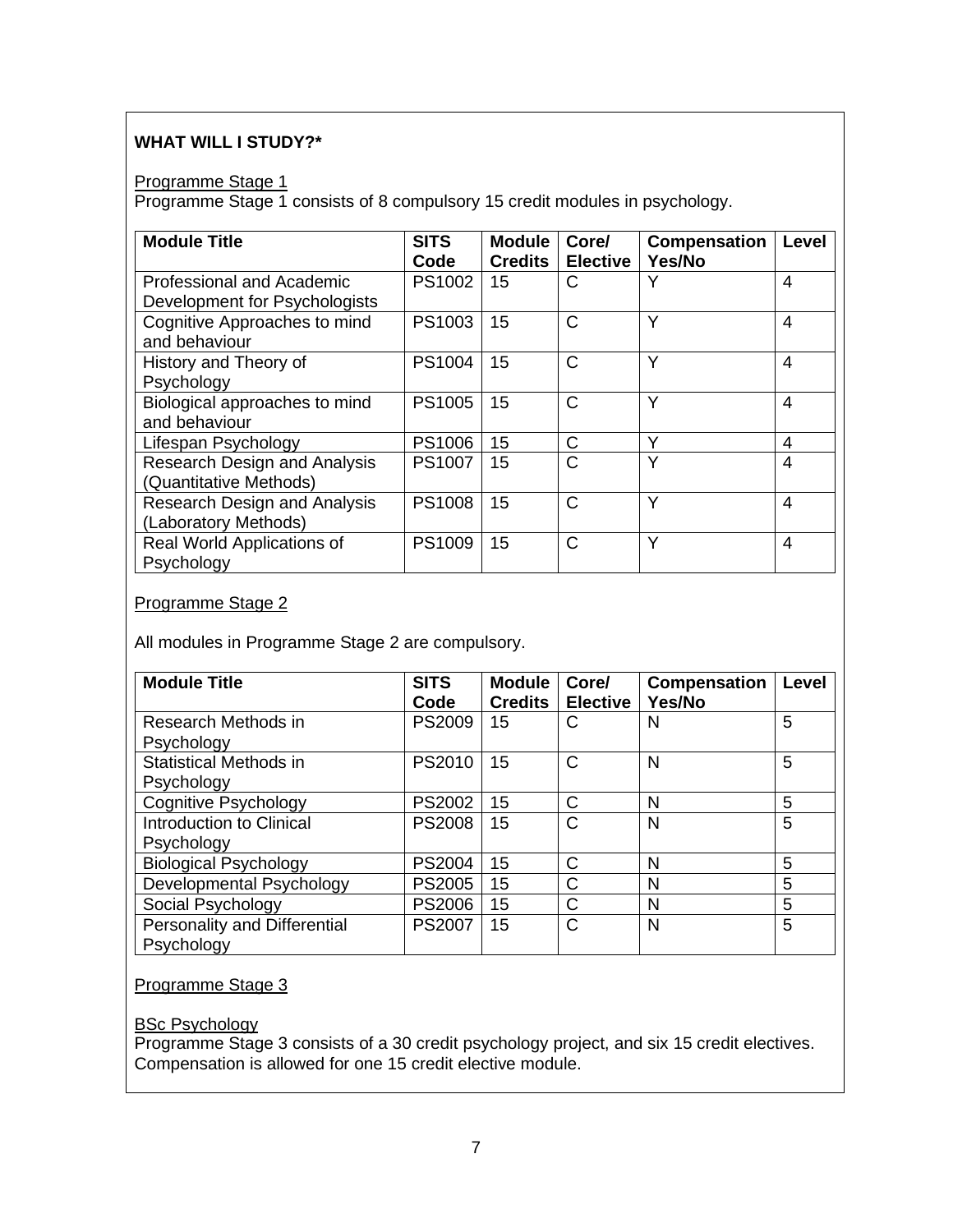| <b>Module Title</b>                     | <b>SITS</b><br>Code | <b>Module</b><br><b>Credits</b> | Core/<br><b>Elective</b> | <b>Compensation</b><br>Yes/No | <b>Level</b>   |
|-----------------------------------------|---------------------|---------------------------------|--------------------------|-------------------------------|----------------|
| Psychology Project                      | PS3001              | 30                              | С                        | N                             | 6              |
| Decision Making & Behavioural           | PS3003              | 15                              | Ē                        | Y                             | 6              |
| Economics                               |                     |                                 |                          |                               |                |
| Approaches to Autism                    | PS3007              | 15                              | E                        | Υ                             | 6              |
| Health Psychology and                   | PS3012              | 15                              | $\overline{\mathsf{E}}$  | $\overline{\mathsf{Y}}$       | $\overline{6}$ |
| <b>Behaviour Change</b>                 |                     |                                 |                          |                               |                |
| Organisational Psychology               | PS3013              | 15                              | E                        | Υ                             | 6              |
| Social and Cognitive                    | PS3019              | $\overline{15}$                 | Ē                        | $\overline{\mathsf{Y}}$       | $\overline{6}$ |
| Neuroscience                            |                     |                                 |                          |                               |                |
| How the Neurosciences inform            | PS3027              | 15                              | Ē                        | Ý                             | 6              |
| Clinical Psychology and                 |                     |                                 |                          |                               |                |
| Psychotherapy                           |                     |                                 |                          |                               |                |
| Memory and the law                      | PS3028              | 15                              | E                        | Y                             | 6              |
| Introduction to Educational             | PS3022              | 15                              | E                        | Y                             | 6              |
| Psychology                              |                     |                                 |                          |                               |                |
| Introduction to Counselling             | PS3030              | 15                              | E                        | Y                             | 6              |
| Psychology                              |                     |                                 |                          |                               |                |
| Forensic Psychology                     | PS3032              | 15                              | E                        | Y                             | 6              |
| Social Psychology for Behaviour         | PS3033              | 15                              | Ē                        | $\overline{Y}$                | 6              |
| Change                                  |                     |                                 |                          |                               |                |
| <b>Emotions</b>                         | PS3034              | 15                              | E                        | Υ                             | 6              |
| Critical Psychology:                    | PS3035              | 15                              | Ē                        | $\overline{\mathsf{Y}}$       | 6              |
| Opportunities for a Progressive         |                     |                                 |                          |                               |                |
| <b>Discipline</b>                       |                     |                                 |                          |                               |                |
| <b>Clinical Skills</b>                  | PS3037              | 15                              | E                        | Y                             | 6              |
| From Genes to Behaviour                 | PS3038              | 15                              | E                        | $\overline{Y}$                | $\overline{6}$ |
| <b>Practicing Psychology: Voluntary</b> | PS3100              | 15                              | E                        | Y                             | 6              |
| Experience                              |                     |                                 |                          |                               |                |
| Micro-Placements                        | SA3000              | 15                              | E                        | Υ                             | 6              |
| <b>Industry Projects</b>                | SA3100              | 15                              | Ē                        | $\overline{\mathsf{Y}}$       | $\overline{6}$ |

*\*Please note that this is an indicative list. These modules are subject to change depending on staff availability, student demand and some are offered on a biennial basis. There is no guarantee that every elective module listed above will run.*

### **TO WHAT KIND OF CAREER MIGHT I GO ON?**

If you would like more information on the Careers support available at City, please go to: [http://www.city.ac.uk/careers/for-students-and-recent-graduates.](http://www.city.ac.uk/careers/for-students-and-recent-graduates)

#### **WHAT STUDY ABROAD OPTIONS ARE AVAILABLE?**

As an Undergraduate student you can undertake a period of study abroad whilst completing the programme. This is possible through the SASS Exchange Programme, a year of study at one of our European and/or international partner universities via a sandwich year,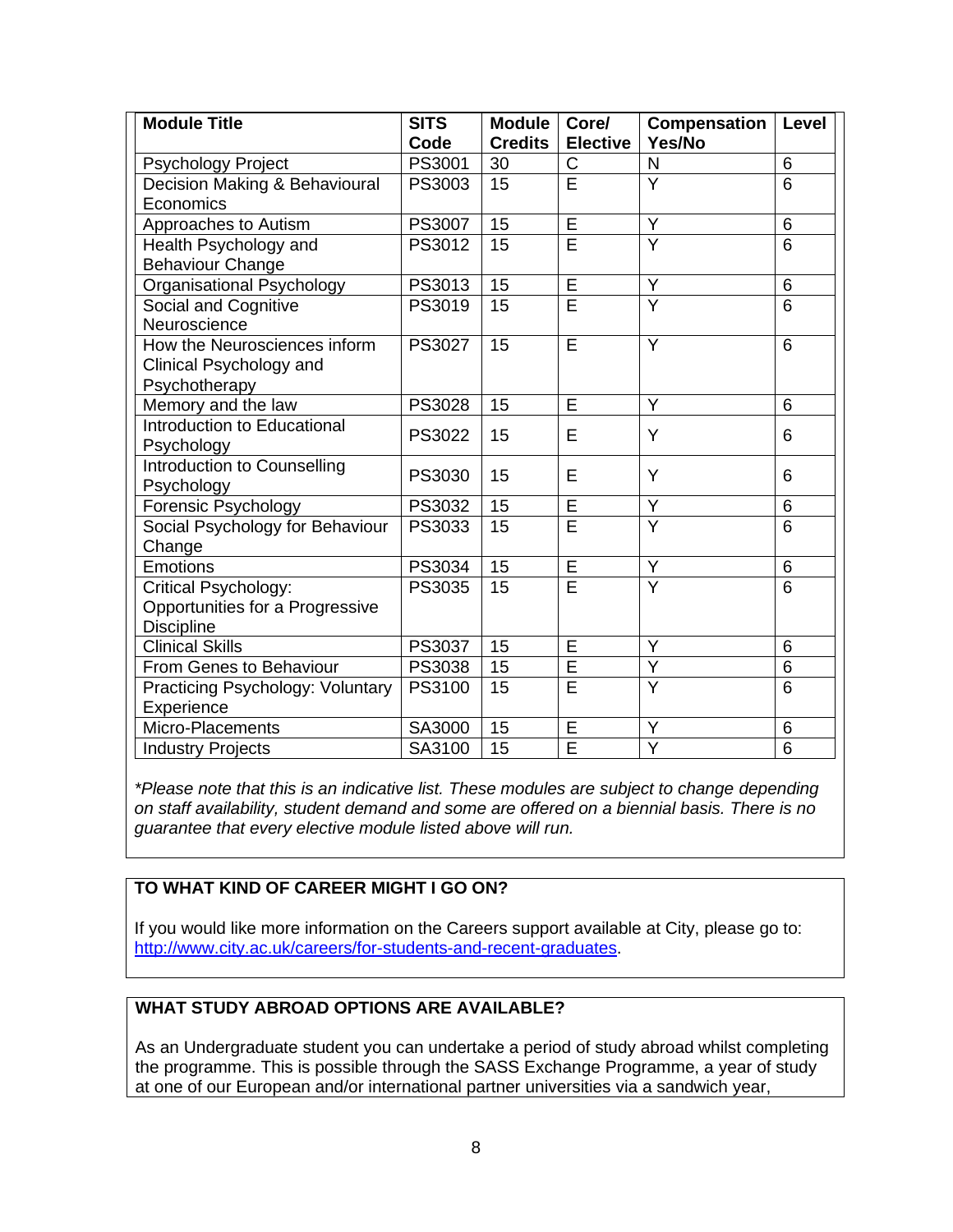which is undertaken between completing Programme Stage 2 and entering Programme Stage 3, extending the degree to four years.

The resulting degree title awarded would be: BSc Psychology with Study Abroad.

Participation in the SASS Exchange Programme is through an application process. You are encouraged to investigate the opportunities available to you within your Department in your first year at City.

Information and support for this programme is provided by the SASS Exchanges Team [\(SASS.Exchanges@city.ac.uk\)](mailto:SASS.Exchanges@city.ac.uk).

# **WHAT PLACEMENT OPPORTUNITIES ARE AVAILABLE?**

As an Undergraduate student you can undertake a one year work placement whilst completing the programme. This is possible through joining the Integrated Professional Training Programme, which is a sandwich year that is taken between completing Programme Stage 2 and entering Programme Stage 3, extending the degree to four years.

The resulting degree title awarded would be: BSc Psychology with Integrated Professional Training. In identifying relevant placement opportunities you should consider your long-term plans for employment; whether the work placement proposed is relevant to final year modules; whether it might provide experience on which a project could be based.

Information and support for this programme is provided by the SASS Placements Team [\(SASS.Placements@city.ac.uk\)](mailto:SASS.Placements@city.ac.uk).

1) You should discuss your plans with the relevant Department Placement Officer at the earliest opportunity, preferably during the autumn term of their second year.

2) The work placement must extend over a minimum of 9 months and a maximum of 12 months (including holidays allowed by the employing body). The Placement should normally run between the 1st September and the 31st August in the following year.

3) The placement must be approved by City as providing suitable supervision and training.

4) Participant students are required to pay an administrative charge to cover the School's costs associated with the work placement. This will be in the form of a reduced tuition fee for the placement year, which will cover continued enrolment with City and access to all of its facilities.

# **WILL I GET ANY PROFESSIONAL RECOGNITION?**

*Accreditation Body:* British Psychological Society

#### **Nature of Accreditation:**

Provides the necessary first degree qualification for further training on BPS accredited Master's and Doctoral level courses.

Graduate Basis for Registration for the BPS. Students must achieve a minimum of a lower